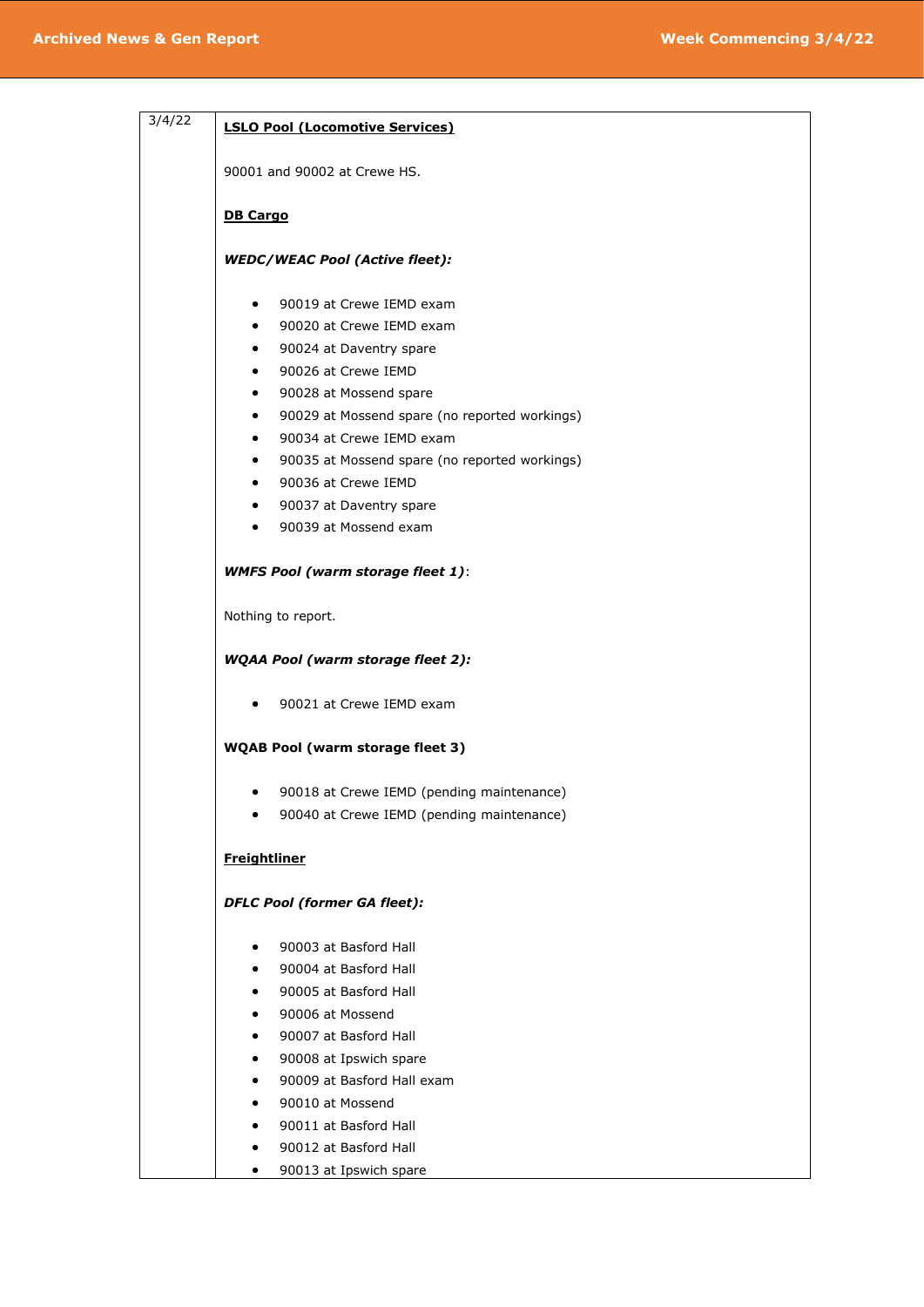|        | 90014 at Wembley stabled<br>$\bullet$                           |  |  |
|--------|-----------------------------------------------------------------|--|--|
|        | 90015 at Basford Hall<br>$\bullet$                              |  |  |
|        |                                                                 |  |  |
|        | <b>DFLC Pool (original FL fleet):</b>                           |  |  |
|        | 90016 at Basford Hall<br>$\bullet$                              |  |  |
|        | 90041 at Mossend<br>$\bullet$                                   |  |  |
|        | 90042 at Basford Hall<br>$\bullet$                              |  |  |
|        | 90043 at Basford Hall exam<br>$\bullet$                         |  |  |
|        | 90044 at Basford Hall exam                                      |  |  |
|        | 90045 at Wembley stabled<br>$\bullet$                           |  |  |
|        | 90046 at Basford Hall<br>$\bullet$                              |  |  |
|        | 90047 at Basford Hall exam<br>$\bullet$                         |  |  |
|        | 90048 at Mossend<br>$\bullet$                                   |  |  |
|        | 90049 at Basford Hall exam                                      |  |  |
|        |                                                                 |  |  |
| 4/4/22 | Latest workings and fleet status - updated at 06:30             |  |  |
|        |                                                                 |  |  |
|        | <b>LSLO Pool (Locomotive Services)</b>                          |  |  |
|        |                                                                 |  |  |
|        | 90001 and 90002 at Crewe HS.                                    |  |  |
|        | <b>DB Cargo</b>                                                 |  |  |
|        |                                                                 |  |  |
|        | <b>WEDC/WEAC Pool (Active fleet):</b>                           |  |  |
|        |                                                                 |  |  |
|        | 90019 at Crewe IEMD exam<br>$\bullet$                           |  |  |
|        | 90020 at Crewe IEMD exam<br>$\bullet$                           |  |  |
|        | 90024 worked 4S47 (pm)<br>$\bullet$                             |  |  |
|        | 90026 at Crewe IEMD                                             |  |  |
|        | 90028 at Mossend spare<br>٠                                     |  |  |
|        | 90029 unknown transfer Mossend-Grangemouth, then 4M30 (pm)<br>٠ |  |  |
|        | 90034 at Crewe IEMD exam                                        |  |  |
|        | 90035 unknown transfer Mossend-Grangemouth, then 4M30 (pm)<br>٠ |  |  |
|        | 90036 at Crewe IEMD<br>$\bullet$                                |  |  |
|        | 90037 worked 4S47 (pm)<br>$\bullet$                             |  |  |
|        | 90039 at Mossend exam                                           |  |  |
|        | <b>WMFS Pool (warm storage fleet 1):</b>                        |  |  |
|        | Nothing to report.                                              |  |  |
|        | <b>WQAA Pool (warm storage fleet 2):</b>                        |  |  |
|        | 90021 at Crewe IEMD exam                                        |  |  |
|        | <b>WQAB Pool (warm storage fleet 3)</b>                         |  |  |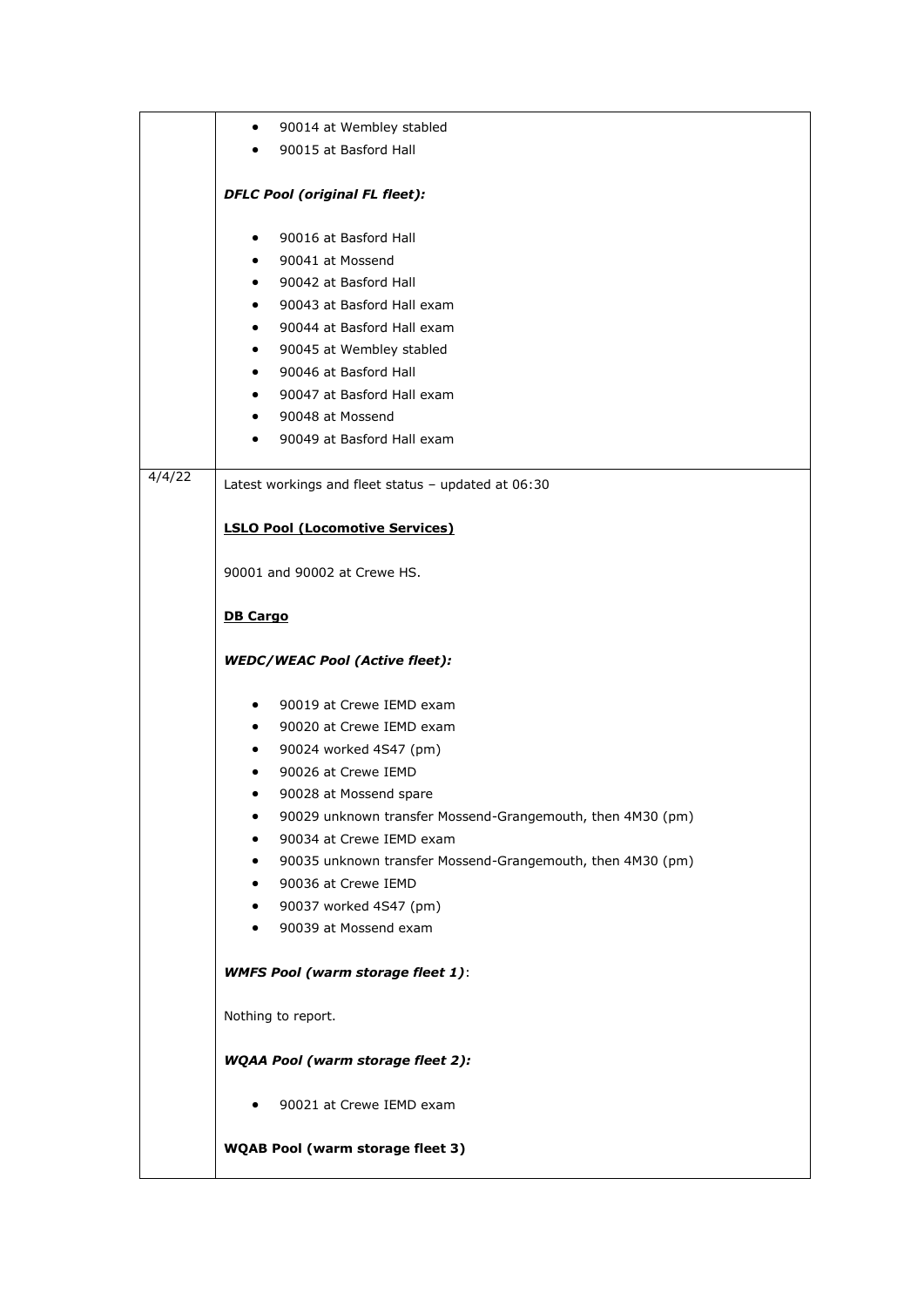|        | 90018 at Crewe IEMD (pending maintenance)<br>$\bullet$                       |
|--------|------------------------------------------------------------------------------|
|        | 90040 at Crewe IEMD (pending maintenance)<br>$\bullet$                       |
|        |                                                                              |
|        | <b>Freightliner</b>                                                          |
|        | <b>DFLC Pool (former GA fleet):</b>                                          |
|        | 90003 at Basford Hall<br>$\bullet$                                           |
|        | 90004 at Basford Hall<br>$\bullet$                                           |
|        | 90005 at Basford Hall<br>$\bullet$                                           |
|        | 90006 worked 4M80 (pm)<br>$\bullet$                                          |
|        | 90007 at Basford Hall<br>$\bullet$                                           |
|        | 90008 worked 4S88 (pm)<br>٠                                                  |
|        | 90009 at Basford Hall exam<br>$\bullet$                                      |
|        | 90010 worked 4M80 (pm)<br>$\bullet$                                          |
|        | 90011 at Basford Hall<br>$\bullet$                                           |
|        | 90012 worked 4L90 (pm), no later workings known<br>$\bullet$                 |
|        | 90013 worked 4S88 (pm)<br>$\bullet$                                          |
|        | 90014 worked 4L91 Wembley-Ipswich (am), then 4M87 (pm)<br>$\bullet$          |
|        | 90015 worked 4L96 to Ipswich (pm)<br>$\bullet$                               |
|        | <b>DFLC Pool (original FL fleet):</b>                                        |
|        | 90016 at Basford Hall exam<br>$\bullet$                                      |
|        | 90041 worked 4M11 (pm)<br>٠                                                  |
|        | 90042 worked 4S50 (am), then 4L81 (pm)<br>$\bullet$                          |
|        | 90043 worked 4L90 (pm), no later workings known<br>$\bullet$                 |
|        | 90044 at Basford Hall exam<br>$\bullet$                                      |
|        | 90045 worked 4L91 Wembley-Ipswich (am), then 4M87 (pm)<br>$\bullet$          |
|        | 90046 at Basford Hall<br>٠                                                   |
|        | 90047 worked 4S50 (am), then 4L81 (pm)<br>٠                                  |
|        | 90048 worked 4M11 (pm)<br>٠                                                  |
|        | 90049 at Basford Hall exam                                                   |
| 5/4/22 | <b>LSLO Pool (Locomotive Services)</b>                                       |
|        | 90001 and 90002 at Crewe HS.                                                 |
|        | <b>DB Cargo</b>                                                              |
|        | <b>WEDC/WEAC Pool (Active fleet):</b>                                        |
|        |                                                                              |
|        | 90019 at Crewe IEMD exam<br>٠                                                |
|        | 90020 at Crewe IEMD exam                                                     |
|        | 90024 at Mossend                                                             |
|        | 90026 at Crewe IEMD                                                          |
|        | 90028 unknown transfer Mossend-Grangemouth, then 4M30 (pm)<br>$\bullet$      |
|        | 90029 worked 4M30, 0M30 to Rugby (am), then 0M31 to Daventry, 4S47 (pm)<br>٠ |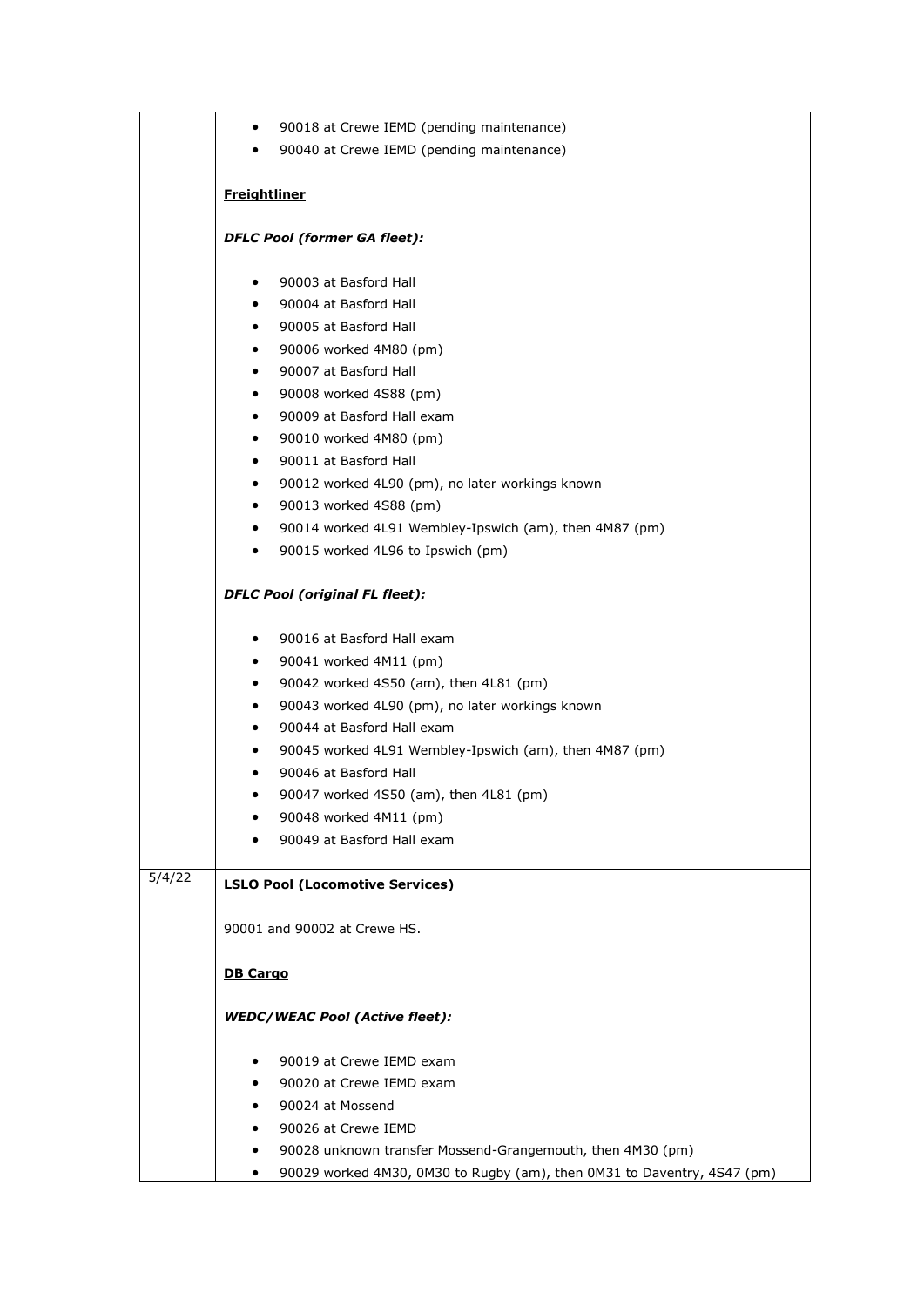| $\bullet$           | 90034 at Crewe IEMD exam                                                |
|---------------------|-------------------------------------------------------------------------|
| $\bullet$           | 90035 worked 4M30, 0M30 to Rugby (am), then 0M31 to Daventry, 4S47 (pm) |
| $\bullet$           | 90036 at Crewe IEMD                                                     |
| $\bullet$           | 90037 at Mossend                                                        |
| $\bullet$           | 90039 unknown transfer Mossend-Grangemouth, then 4M30 (pm)              |
|                     | <b>WMFS Pool (warm storage fleet 1):</b>                                |
|                     | Nothing to report.                                                      |
|                     | <b>WQAA Pool (warm storage fleet 2):</b>                                |
| ٠                   | 90021 at Crewe IEMD exam                                                |
|                     | <b>WQAB Pool (warm storage fleet 3)</b>                                 |
| $\bullet$           | 90018 at Crewe IEMD (pending maintenance)                               |
| $\bullet$           | 90040 at Crewe IEMD (pending maintenance)                               |
| <b>Freightliner</b> |                                                                         |
|                     | <b>DFLC Pool (former GA fleet):</b>                                     |
| $\bullet$           | 90003 at Basford Hall exam                                              |
| $\bullet$           | 90004 worked 4L95, 4M63 (am)                                            |
| $\bullet$           | 90005 at Basford Hall exam                                              |
| $\bullet$           | 90006 no AM workings known (am), then 4S88 (pm)                         |
| $\bullet$           | 90007 at Basford Hall exam                                              |
| $\bullet$           | 90008 worked 4S88 (am), then 4M80 (pm)                                  |
| ٠                   | 90009 at Basford Hall exam                                              |
| $\bullet$           | 90010 no AM workings known (am), then 4S88 (pm)                         |
|                     | 90011 worked 4L95, 4M63 (am)<br>90012 worked 4M42 (am)                  |
|                     | 90013 worked 4S88 (am), then 4M80 (pm)                                  |
|                     | 90014 worked 4L91 (am), then 4M87 (pm)                                  |
| ٠                   | 90015 worked driver training run Ipswich-Norwich-Ipswich (pm)           |
|                     | <b>DFLC Pool (original FL fleet):</b>                                   |
| ٠                   | 90016 at Basford Hall exam                                              |
| ٠                   | 90041 worked 4S50 (am), then 4M11 (pm)                                  |
| ٠                   | 90042 worked 4S83 (am), then 4L81 (pm)                                  |
| ٠                   | 90043 worked 4M42 (am)                                                  |
| ٠                   | 90044 at Basford Hall exam                                              |
|                     | 90045 worked 4L91 (am), then 4M87 (pm)                                  |
| ٠                   | 90046 worked 4S50 (am), then 4M11 (pm)                                  |
| ٠                   | 90047 worked 4S83 (am), then 4L81 (pm)                                  |
|                     | 90048 at Basford Hall                                                   |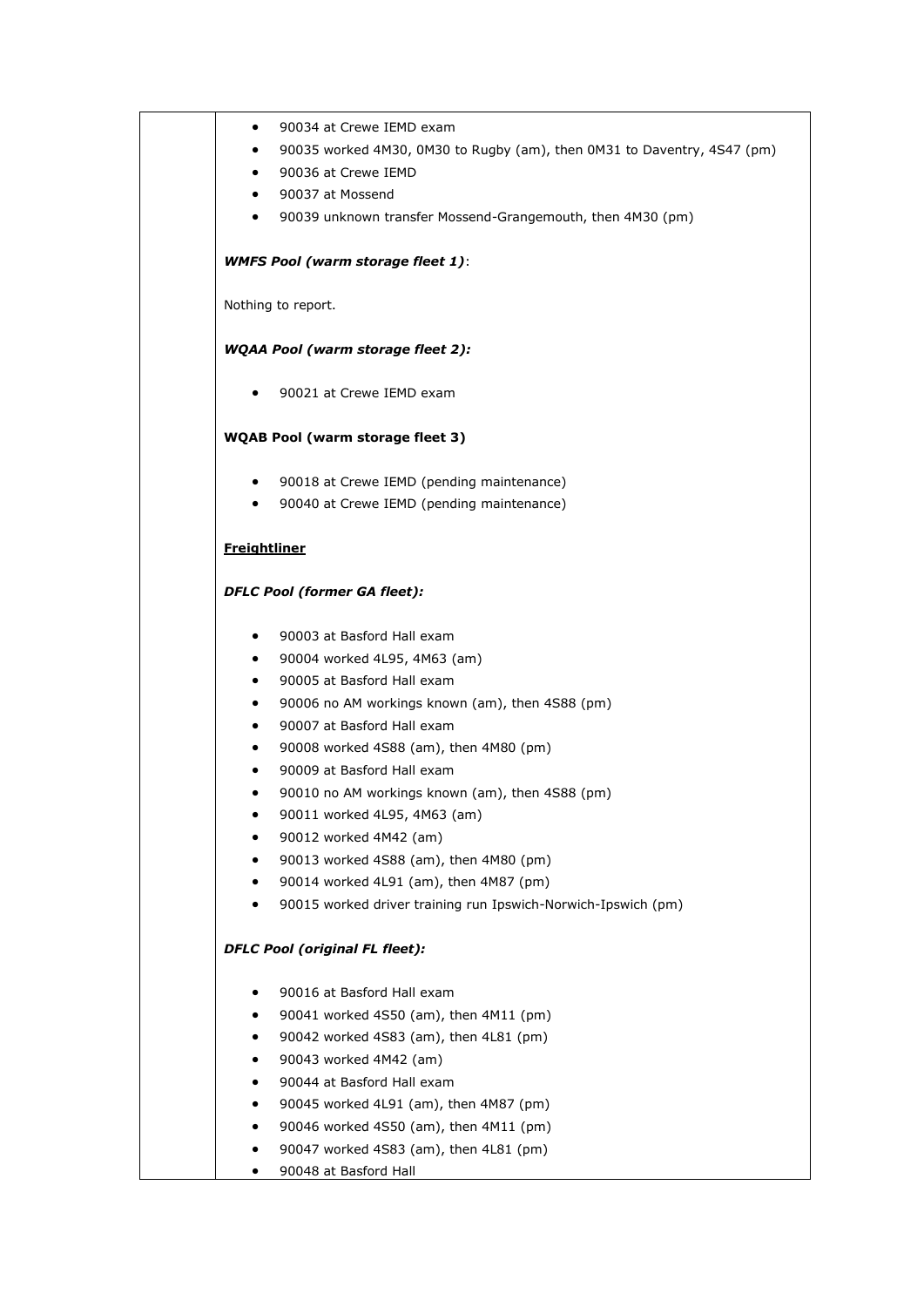|        | 90049 at Basford Hall exam                                              |
|--------|-------------------------------------------------------------------------|
| 6/4/22 | <b>LSLO Pool (Locomotive Services)</b>                                  |
|        |                                                                         |
|        | 90001 and 90002 at Crewe HS.                                            |
|        | <b>DB Cargo</b>                                                         |
|        | <b>WEDC/WEAC Pool (Active fleet):</b>                                   |
|        | 90019 at Crewe IEMD exam<br>٠                                           |
|        | 90020 worked 0A06, 0K06 on test with 90021 (pm)<br>٠                    |
|        | 90024 worked 4M25 (am), then 4S47 (pm)<br>٠                             |
|        | 90026 at Crewe IEMD                                                     |
|        | 90028 worked 4M30, 0M30 to Rugby (am), 0M31 to Daventry, 4S49 (pm)      |
|        | 90029 at Mossend exam<br>٠                                              |
|        | 90034 at Crewe IEMD exam<br>٠                                           |
|        | 90035 at Mossend spare<br>٠                                             |
|        | 90036 at Crewe IEMD                                                     |
|        | 90037 worked 4M25 (am), then 4S47 (pm)                                  |
|        | 90039 worked 4M30, 0M30 to Rugby (am), 0M31 to Daventry, 4S49 (pm)<br>٠ |
|        | <b>WMFS Pool (warm storage fleet 1):</b>                                |
|        | Nothing to report.                                                      |
|        | <b>WQAA Pool (warm storage fleet 2):</b>                                |
|        | 90021 worked 0A06, 0K06 on test with 90020 (pm)<br>٠                    |
|        | <b>WQAB Pool (warm storage fleet 3)</b>                                 |
|        | 90018 at Crewe IEMD (pending maintenance)                               |
|        | 90040 at Crewe IEMD (pending maintenance)                               |
|        | <b>Freightliner</b>                                                     |
|        | <b>DFLC Pool (former GA fleet):</b>                                     |
|        | 90003 at Basford Hall exam                                              |
|        | 90004 worked 4L95 (am), 4M89 (pm)                                       |
|        | 90005 at Basford Hall                                                   |
|        | 90006 worked 4S88 (am), 4M80 (pm)                                       |
|        | 90007 at Basford Hall exam                                              |
|        | 90008 worked 4L82 (am), 4S88 (pm)                                       |
|        | 90009 at Basford Hall exam                                              |
|        | 90010 worked 4S88 (am), 4M80 (pm)                                       |
|        | 90011 worked 4L95 (am), 4M89 (pm)                                       |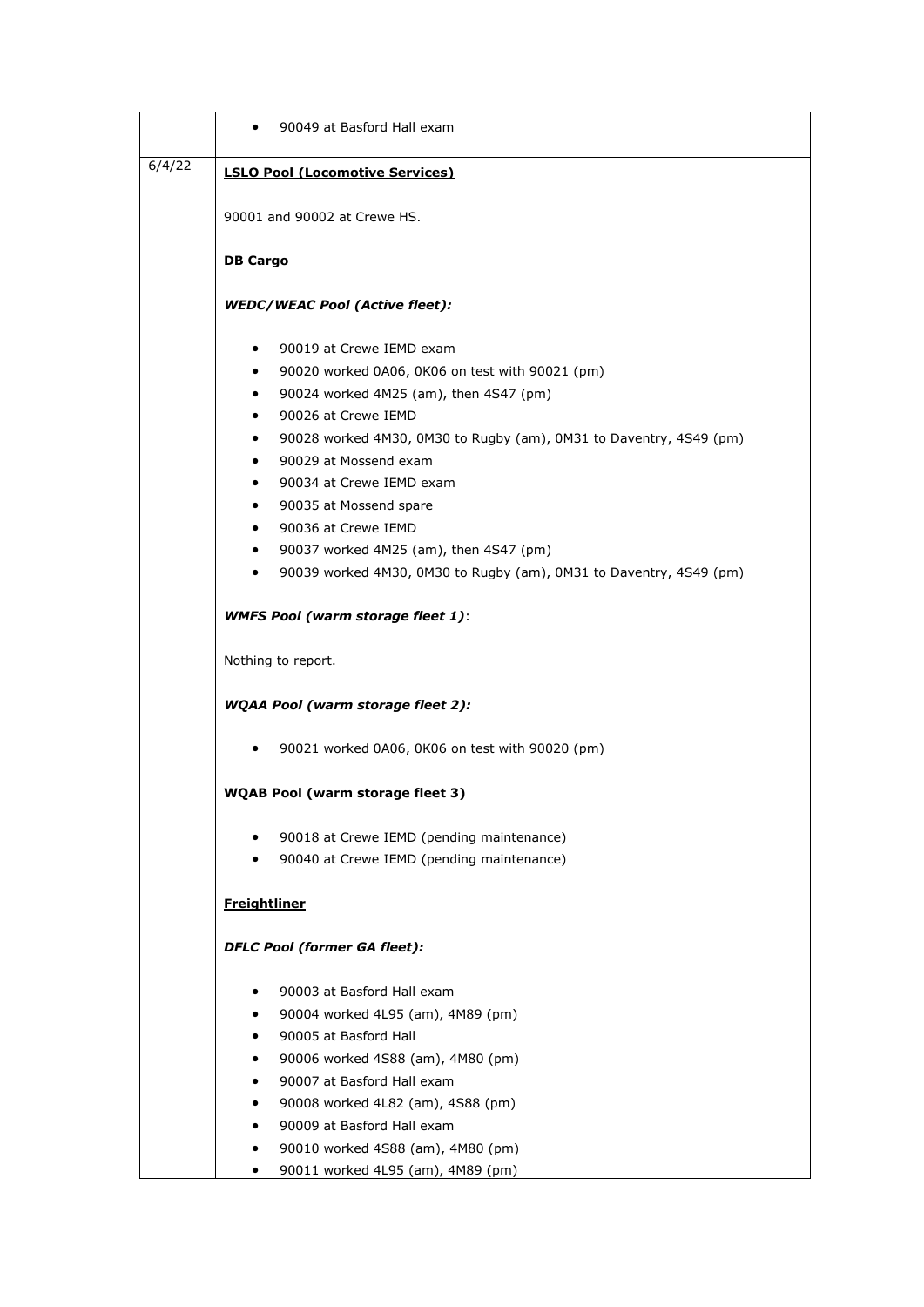|        | 90012 worked 4K74 (am), then 4L90 (pm)<br>٠                                         |
|--------|-------------------------------------------------------------------------------------|
|        | 90013 worked 4L82 (am), 4S88 (pm)<br>٠                                              |
|        | 90014 worked 4L89 (am), then no PM workings reported<br>$\bullet$                   |
|        | 90015 at Ipswich driver training<br>$\bullet$                                       |
|        |                                                                                     |
|        | <b>DFLC Pool (original FL fleet):</b>                                               |
|        | 90016 at Basford Hall exam<br>٠                                                     |
|        | 90041 working 4S50 (am), then 4M11 (pm)<br>$\bullet$                                |
|        | 90042 worked 4S83 (am), then 4L81 (pm)<br>٠                                         |
|        | 90043 worked 4K74 (am), then 4L90 (pm),<br>٠                                        |
|        | 90044 at Basford Hall exam<br>$\bullet$                                             |
|        | 90045 worked 4L89 (am), then no PM workings reported<br>٠                           |
|        | 90046 worked 4S50 (am), then 4M11 (pm)<br>$\bullet$                                 |
|        | 90047 worked 4S83 (am), then 4L81 (pm)<br>$\bullet$                                 |
|        | 90048 at Basford Hall exam<br>$\bullet$                                             |
|        | 90049 at Basford Hall exam<br>٠                                                     |
|        |                                                                                     |
| 7/4/22 | <b>LSLO Pool (Locomotive Services)</b>                                              |
|        |                                                                                     |
|        | 90001 and 90002 at Crewe HS.                                                        |
|        | <b>DB Cargo</b>                                                                     |
|        |                                                                                     |
|        | <b>WEDC/WEAC Pool (Active fleet):</b>                                               |
|        |                                                                                     |
|        | 90019 at Crewe IEMD exam<br>$\bullet$                                               |
|        | 90020 worked 0Z90 Crewe IEMD-Daventry, then 4S49 (pm)<br>$\bullet$                  |
|        | 90024 worked 4M25 (am), then 4S47 (pm)<br>٠                                         |
|        | 90026 at Crewe IEMD<br>٠                                                            |
|        | 90028 worked 4D51 (am) unknown transfer Mossend-Grangemouth, 4M30 (pm)              |
|        | 90029 transferred from Mossend to Warrington using 6L35 (pm)<br>٠                   |
|        | 90034 at Crewe IEMD exam                                                            |
|        | 90035 worked 4M30 (am), then 4S49 (pm)                                              |
|        | 90036 at Crewe IEMD<br>$\bullet$                                                    |
|        | 90037 worked 4M25 (am)<br>٠                                                         |
|        | 90039 worked 4D51 (am) unknown transfer Mossend-Grangemouth, 4M30 (pm)<br>$\bullet$ |
|        | <b>WMFS Pool (warm storage fleet 1):</b>                                            |
|        |                                                                                     |
|        | Nothing to report.                                                                  |
|        | <b>WQAA Pool (warm storage fleet 2):</b>                                            |
|        | 90021 at Crewe IEMD exam<br>٠                                                       |
|        |                                                                                     |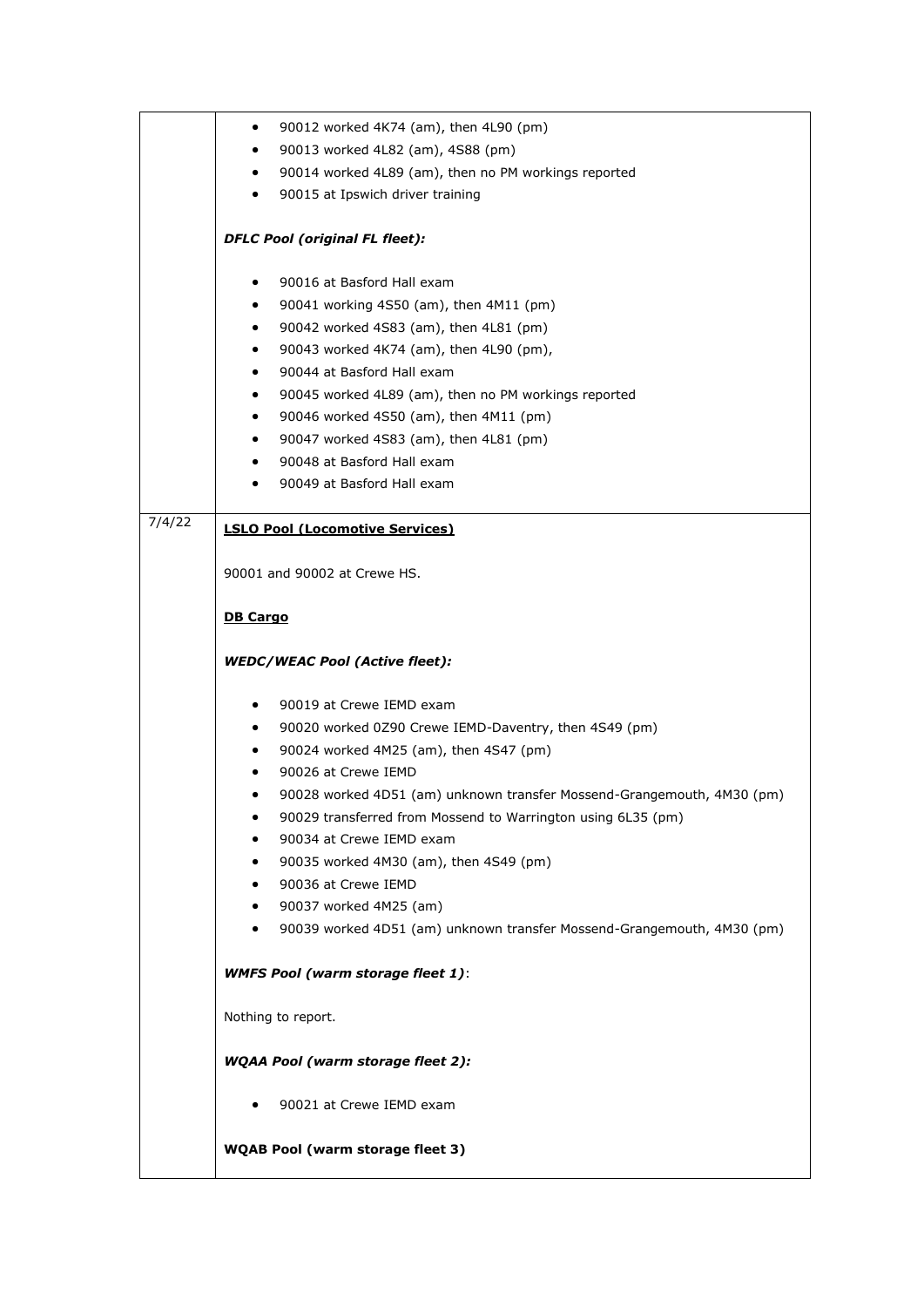|        | 90018 at Crewe IEMD (pending maintenance)<br>$\bullet$                  |  |  |
|--------|-------------------------------------------------------------------------|--|--|
|        | 90040 at Crewe IEMD (pending maintenance)                               |  |  |
|        |                                                                         |  |  |
|        | <b>Freightliner</b>                                                     |  |  |
|        | <b>DFLC Pool (former GA fleet):</b>                                     |  |  |
|        | 90003 worked 4L89 (am), then 4M87 (pm)<br>$\bullet$                     |  |  |
|        | 90004 at Basford Hall<br>٠                                              |  |  |
|        | 90005 worked 4L89 (am), then 4M87 (pm)<br>٠                             |  |  |
|        | 90006 worked 4L82 (am), no PM workings reported                         |  |  |
|        | 90007 at Basford Hall exam<br>$\bullet$                                 |  |  |
|        | 90008 worked 4S88 (am), then 4M80 (pm)<br>٠                             |  |  |
|        | 90009 at Basford Hall exam<br>$\bullet$                                 |  |  |
|        | 90010 worked 4L82 (am), no PM workings reported<br>٠                    |  |  |
|        | 90011 at Basford Hall                                                   |  |  |
|        | 90012 worked 4M42, 4K74 (am), then 4L90 (pm)<br>$\bullet$               |  |  |
|        | 90013 worked 4S88 (am), then 4M80 (pm)<br>٠                             |  |  |
|        | 90014 worked 4L91 (am), no PM workings reported<br>٠                    |  |  |
|        | 90015 at Ipswich driver training<br>٠                                   |  |  |
|        | <b>DFLC Pool (original FL fleet):</b>                                   |  |  |
|        | 90016 worked 4S50 (am), then 4M11 (pm)<br>٠                             |  |  |
|        | 90041 worked 4L95, 4M63 (am), no PM workings reported<br>٠              |  |  |
|        | 90042 worked 4S83 (am), then 4L81 (pm)<br>٠                             |  |  |
|        | 90043 worked 4M42, 4K74 (am), then 4L90 (pm)<br>$\bullet$               |  |  |
|        | 90044 at Basford Hall exam<br>٠                                         |  |  |
|        | 90045 worked 4L91 (am), no PM workings reported<br>٠                    |  |  |
|        | 90046 worked 4L95, 4M63 (am)<br>٠                                       |  |  |
|        | 90047 worked 4S83 (am), then 4L81 (pm)<br>٠                             |  |  |
|        | 90048 worked 4S50 (am), then 4M11 (pm)<br>٠                             |  |  |
|        | 90049 at Basford Hall exam                                              |  |  |
| 8/4/22 | <b>LSLO Pool (Locomotive Services)</b>                                  |  |  |
|        | 90001 and 90002 at Crewe HS.                                            |  |  |
|        | <b>DB Cargo</b>                                                         |  |  |
|        | <b>WEDC/WEAC Pool (Active fleet):</b>                                   |  |  |
|        | 90019 at Crewe IEMD exam<br>٠                                           |  |  |
|        | 90020 worked 4D51 (am), unknown transfer Mossend-Grangemouth, 4M30 (pm) |  |  |
|        | 90024 worked 4M25 (am), then 4S47 (pm)<br>٠                             |  |  |
|        | 90026 at Crewe IEMD<br>٠                                                |  |  |
|        | 90028 worked 4M30, 0M30 to Rugby (am), 0M31 to Daventry, 4S49 (pm)<br>٠ |  |  |
|        | 90029 at Warrington Arpley<br>٠                                         |  |  |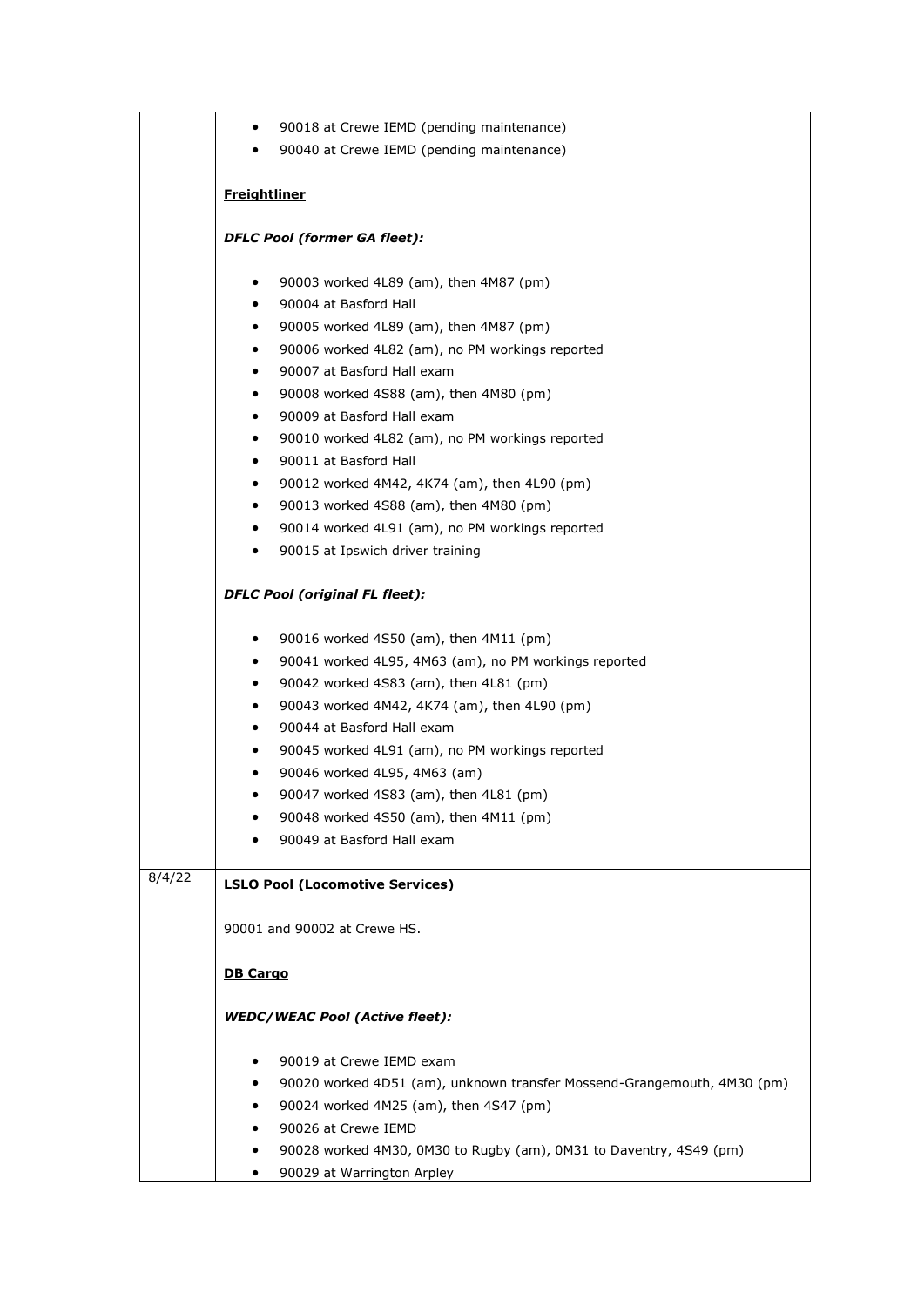| $\bullet$           | 90034 at Crewe IEMD exam                                                |
|---------------------|-------------------------------------------------------------------------|
| $\bullet$           | 90035 worked 4D51 (am), unknown transfer Mossend-Grangemouth, 4S49 (pm) |
| $\bullet$           | 90036 at Crewe IEMD                                                     |
| $\bullet$           | 90037 worked 4M25 (am), then 4S47 (pm)                                  |
| $\bullet$           | 90039 worked 4M30, 0M30 to Rugby (am), 0M31 to Daventry, 4S49 (pm)      |
|                     | <b>WMFS Pool (warm storage fleet 1):</b>                                |
|                     | Nothing to report.                                                      |
|                     | <b>WQAA Pool (warm storage fleet 2):</b>                                |
|                     | 90021 at Crewe IEMD exam                                                |
|                     | <b>WQAB Pool (warm storage fleet 3)</b>                                 |
| $\bullet$           | 90018 at Crewe IEMD (pending maintenance)                               |
| $\bullet$           | 90040 at Crewe IEMD (pending maintenance)                               |
| <b>Freightliner</b> |                                                                         |
|                     | <b>DFLC Pool (former GA fleet):</b>                                     |
| $\bullet$           | 90003 worked 4L91 (am), 4M87 (pm)                                       |
| $\bullet$           | 90004 worked 4L90 (pm)                                                  |
| $\bullet$           | 90005 worked 4L91 (am), 4M87 (pm)                                       |
| $\bullet$           | 90006 worked 4S88 (am), 4M80 (pm)                                       |
| $\bullet$           | 90007 at Basford Hall exam                                              |
| $\bullet$           | 90008 worked 4L82, 4M63 (am), 4L96 (pm)                                 |
| $\bullet$           | 90009 at Basford Hall exam                                              |
| $\bullet$           | 90010 worked 4S88 (am), 4M80 (pm)                                       |
|                     | 90011 at Basford Hall<br>90012 worked 4M89 (pm)                         |
|                     | 90013 worked 4L82, 4M63 (am), 4L96 (pm)                                 |
| $\bullet$           | 90014 worked 4M42, 4K74 (am), then 4L90 (am)                            |
|                     | 90015 at Ipswich driver training                                        |
|                     | <b>DFLC Pool (original FL fleet):</b>                                   |
| ٠                   | 90016 worked 4S50 (am), 4M11 (pm)                                       |
| $\bullet$           | 90041 worked 4L95 (am), 4S88 (pm)                                       |
| ٠                   | 90042 worked 4S83 (am), 4L81 (pm)                                       |
| $\bullet$           | 90043 worked 4M89 (pm)                                                  |
| ٠                   | 90044 at Basford Hall exam                                              |
| $\bullet$           | 90045 worked 4M42, 4K74 (am), then exam (pm)                            |
| $\bullet$           | 90046 worked 4L95 (am), 4S88 (pm)                                       |
| ٠                   | 90047 worked 4S83 (am), 4L81 (pm)                                       |
| ٠                   | 90048 worked 4S50 (am), 4M11 (pm)                                       |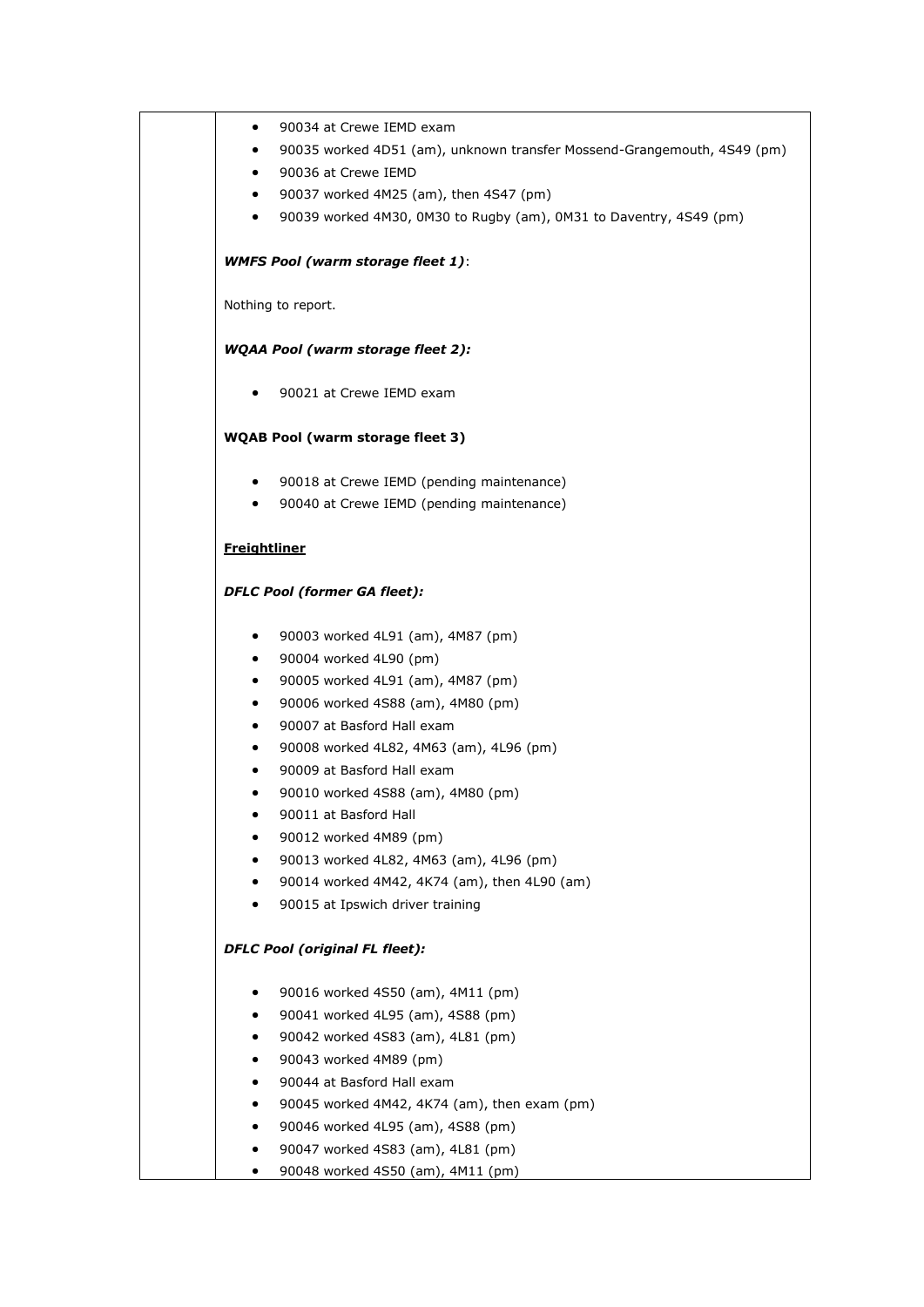|        | 90049 at Basford Hall exam<br>$\bullet$                                         |  |  |  |
|--------|---------------------------------------------------------------------------------|--|--|--|
| 9/4/22 | <b>LSLO Pool (Locomotive Services)</b>                                          |  |  |  |
|        |                                                                                 |  |  |  |
|        | 90001 and 90002 at Crewe HS.                                                    |  |  |  |
|        | <b>DB Cargo</b>                                                                 |  |  |  |
|        | <b>WEDC/WEAC Pool (Active fleet):</b>                                           |  |  |  |
|        | 90019 at Crewe IEMD exam<br>$\bullet$                                           |  |  |  |
|        | 90020 worked 4M30 to Daventry, then transferred to Crewe IEMD (am)<br>$\bullet$ |  |  |  |
|        | 90024 at Mossend spare<br>$\bullet$                                             |  |  |  |
|        | 90026 at Crewe IEMD<br>٠                                                        |  |  |  |
|        | 90028 worked 4M30 Grangemouth-Mossend only (am), then spare<br>٠                |  |  |  |
|        | 90029 at Warrington Arpley<br>٠                                                 |  |  |  |
|        | 90034 at Crewe IEMD exam<br>$\bullet$                                           |  |  |  |
|        | 90035 worked 4M30 to Daventry, then transferred to Crewe IEMD (am)<br>$\bullet$ |  |  |  |
|        | 90036 at Crewe IEMD<br>٠                                                        |  |  |  |
|        | 90037 at Mossend spare                                                          |  |  |  |
|        | 90039 worked 4M30 Grangemouth-Mossend only (am), then spare<br>$\bullet$        |  |  |  |
|        | <b>WMFS Pool (warm storage fleet 1):</b>                                        |  |  |  |
|        | Nothing to report.                                                              |  |  |  |
|        | <b>WQAA Pool (warm storage fleet 2):</b>                                        |  |  |  |
|        | 90021 at Crewe IEMD exam<br>٠                                                   |  |  |  |
|        | <b>WQAB Pool (warm storage fleet 3)</b>                                         |  |  |  |
|        | 90018 at Crewe IEMD (pending maintenance)                                       |  |  |  |
|        | 90040 at Crewe IEMD (pending maintenance)                                       |  |  |  |
|        | <b>Freightliner</b>                                                             |  |  |  |
|        | <b>DFLC Pool (former GA fleet):</b>                                             |  |  |  |
|        | 90003 at Basford Hall<br>٠                                                      |  |  |  |
|        | 90004 worked 4M42, then unknown transfer Garston-Crewe (am)                     |  |  |  |
|        | 90005 worked 4L91 (am), then spare Ipswich<br>٠                                 |  |  |  |
|        | 90006 at Basford Hall                                                           |  |  |  |
|        | 90007 at Basford Hall exam                                                      |  |  |  |
|        | 90008 at Ipswich spare                                                          |  |  |  |
|        | 90009 at Basford Hall exam                                                      |  |  |  |
|        | 90010 worked 4S50 (am), then spare Mossend<br>٠                                 |  |  |  |
|        | 90011 at Basford Hall<br>٠                                                      |  |  |  |